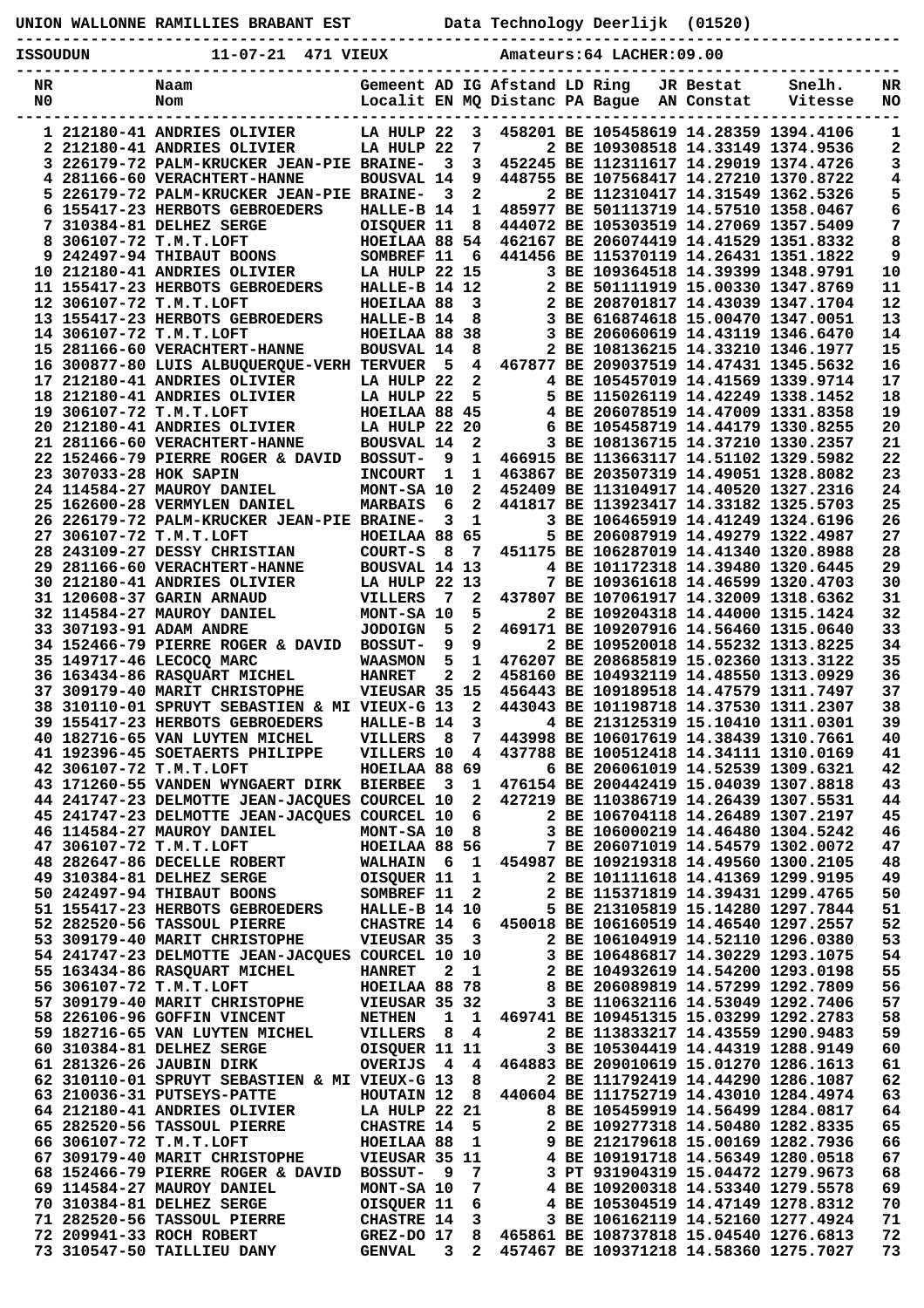|  | 74 192396-45 SOETAERTS PHILIPPE                                                                                                                                                                                                                                                             | VILLERS 10 10     |        |                         |                                                    | 2 BE 113886017 14.43521 1273.1268                                      |  | 74         |
|--|---------------------------------------------------------------------------------------------------------------------------------------------------------------------------------------------------------------------------------------------------------------------------------------------|-------------------|--------|-------------------------|----------------------------------------------------|------------------------------------------------------------------------|--|------------|
|  | 75 210036-31 PUTSEYS-PATTE                                                                                                                                                                                                                                                                  | HOUTAIN 12        |        | - 6                     |                                                    | 2 BE 115982718 14.46071 1272.9866                                      |  | 75         |
|  |                                                                                                                                                                                                                                                                                             |                   |        |                         |                                                    |                                                                        |  |            |
|  | 76 155417-23 HERBOTS GEBROEDERS                                                                                                                                                                                                                                                             | HALLE-B 14 13     |        |                         |                                                    | 6 BE 501115019 15.21470 1272.9131                                      |  | 76         |
|  | 77 310384-81 DELHEZ SERGE                                                                                                                                                                                                                                                                   | OISQUER 11        |        | 9                       |                                                    | 5 BE 105300119 14.49069 1271.9935                                      |  | 77         |
|  | 78 308071-96 SCHELLEKENS ERIC                                                                                                                                                                                                                                                               | MONT SA           | $_{3}$ | 3                       |                                                    | 454445 BE 106366919 14.57219 1271.6550                                 |  | 78         |
|  | 79 310547-50 TAILLIEU DANY                                                                                                                                                                                                                                                                  | <b>GENVAL</b>     | 3      | 1                       |                                                    | 2 BE 109371718 14.59490 1271.3891                                      |  | 79         |
|  | 80 306932-24 COLLIN LUDOVIC                                                                                                                                                                                                                                                                 | <b>RANSART</b>    | 6      | 1                       |                                                    | 430021 BE 106492319 14.38271 1270.5536                                 |  | 80         |
|  | 81 155417-23 HERBOTS GEBROEDERS                                                                                                                                                                                                                                                             | HALLE-B 14        |        | 2                       |                                                    | 7 BE 213100519 15.22360 1270.1960                                      |  | 81         |
|  |                                                                                                                                                                                                                                                                                             |                   |        |                         |                                                    |                                                                        |  |            |
|  | 82 152466-79 PIERRE ROGER & DAVID                                                                                                                                                                                                                                                           | <b>BOSSUT-</b>    | 9      | 2                       |                                                    | 4 BE 105679019 15.07372 1270.1023                                      |  | 82         |
|  | 83 162600-28 VERMYLEN DANIEL                                                                                                                                                                                                                                                                | <b>MARBAIS</b>    | 6      | 6                       |                                                    | 2 BE 106749019 14.47542 1269.9418                                      |  | 83         |
|  | 84 242497-94 THIBAUT BOONS                                                                                                                                                                                                                                                                  | SOMBREF 11 11     |        |                         |                                                    | 3 BE 115373219 14.47481 1269.2751                                      |  | 84         |
|  | 85 243109-27 DESSY CHRISTIAN                                                                                                                                                                                                                                                                | COURT-S           | 8      | 5                       |                                                    | 2 BE 106286519 14.55390 1268.5927                                      |  | 85         |
|  | 86 281166-60 VERACHTERT-HANNE                                                                                                                                                                                                                                                               | BOUSVAL 14 10     |        |                         |                                                    | 5 BE 101173218 14.53450 1268.5654                                      |  | 86         |
|  |                                                                                                                                                                                                                                                                                             |                   |        |                         |                                                    |                                                                        |  |            |
|  | 87 241747-23 DELMOTTE JEAN-JACQUES COURCEL 10                                                                                                                                                                                                                                               |                   |        | 3                       |                                                    | 4 BE 110388219 14.36509 1268.2830                                      |  | 87         |
|  | 88 282520-56 TASSOUL PIERRE                                                                                                                                                                                                                                                                 | <b>CHASTRE 14</b> |        | 8                       |                                                    | 4 BE 106162919 14.54510 1268.1922                                      |  | 88         |
|  | 89 209941-33 ROCH ROBERT                                                                                                                                                                                                                                                                    | GREZ-DO 17 13     |        |                         |                                                    | 2 BE 105904119 15.07260 1267.8790                                      |  | 89         |
|  | 90 281166-60 VERACHTERT-HANNE                                                                                                                                                                                                                                                               | <b>BOUSVAL 14</b> |        | 7                       |                                                    | 6 BE 107560717 14.54200 1266.4770                                      |  | 90         |
|  | 91 309179-40 MARIT CHRISTOPHE                                                                                                                                                                                                                                                               | VIEUSAR 35        |        | 7                       |                                                    | 5 BE 113182917 15.01260 1262.8691                                      |  | 91         |
|  | 92 182716-65 VAN LUYTEN MICHEL                                                                                                                                                                                                                                                              | <b>VILLERS</b>    | - 8    | 1                       |                                                    | 3 BE 106017419 14.51489 1262.0212                                      |  | 92         |
|  |                                                                                                                                                                                                                                                                                             |                   |        |                         |                                                    |                                                                        |  |            |
|  | 93 155417-23 HERBOTS GEBROEDERS                                                                                                                                                                                                                                                             | HALLE-B 14        |        | 9                       |                                                    | 8 BE 213114319 15.25150 1261.4588                                      |  | 93         |
|  | 94 309179-40 MARIT CHRISTOPHE                                                                                                                                                                                                                                                               | VIEUSAR 35 26     |        |                         |                                                    | 6 BE 106102419 15.01530 1261.2988                                      |  | 94         |
|  | 95 212180-41 ANDRIES OLIVIER                                                                                                                                                                                                                                                                | LA HULP 22        |        | 6                       |                                                    | 9 BE 109362318 15.03219 1260.9938                                      |  | 95         |
|  | 96 114584-27 MAUROY DANIEL                                                                                                                                                                                                                                                                  | MONT-SA 10        |        | 9                       |                                                    | 5 BE 109200518 14.59130 1259.4321                                      |  | 96         |
|  | 97 162600-28 VERMYLEN DANIEL                                                                                                                                                                                                                                                                | <b>MARBAIS</b>    | - 6    | 4                       |                                                    | 3 BE 106781919 14.51142 1257.8897                                      |  | 97         |
|  | 98 155417-23 HERBOTS GEBROEDERS                                                                                                                                                                                                                                                             | HALLE-B 14        |        | 7                       |                                                    | 9 BE 213128219 15.26500 1256.2956                                      |  | 98         |
|  |                                                                                                                                                                                                                                                                                             |                   |        |                         |                                                    |                                                                        |  |            |
|  | 99 306932-24 COLLIN LUDOVIC                                                                                                                                                                                                                                                                 | <b>RANSART</b>    | 6      | 6                       |                                                    | 2 BE 106497319 14.43001 1253.6994                                      |  | 99         |
|  | 100 120608-37 GARIN ARNAUD                                                                                                                                                                                                                                                                  | VILLERS           | 7      | 6                       |                                                    | 2 BE 115653218 14.49159 1253.5095                                      |  | 100        |
|  | 101 306594-74 VERSPREET MICHEL                                                                                                                                                                                                                                                              | LUTTRE            | 4      | 2                       |                                                    | 433237 BE 110441819 14.45451 1253.0294                                 |  | 101        |
|  | 102 174741-44 BOGHE-SURKIJN                                                                                                                                                                                                                                                                 | <b>HAKENDO</b>    | 3      | $\overline{\mathbf{2}}$ |                                                    | 478854 BE 213836318 15.22200 1252.4516                                 |  | 102        |
|  | 103 282520-56 TASSOUL PIERRE                                                                                                                                                                                                                                                                | <b>CHASTRE 14</b> |        | 1                       |                                                    | 5 BE 109277418 14.59200 1252.3692                                      |  | 103        |
|  |                                                                                                                                                                                                                                                                                             |                   |        |                         |                                                    |                                                                        |  |            |
|  | 104 114584-27 MAUROY DANIEL                                                                                                                                                                                                                                                                 | MONT-SA 10        |        | 4                       |                                                    | 6 BE 109200418 15.01440 1250.6699                                      |  | 104        |
|  | 105 305549-96 DONEUX EUGENE                                                                                                                                                                                                                                                                 | <b>JODOIGN</b>    | -4     | 1                       |                                                    | 469200 BE 113771017 15.15150 1250.3664                                 |  | 105        |
|  | 106  241747-23 DELMOTTE JEAN-JACQUES COURCEL 10                                                                                                                                                                                                                                             |                   |        | 7                       |                                                    | 5 BE 110387819 14.42229 1247.7859                                      |  | 106        |
|  | 107 306594-74 VERSPREET MICHEL                                                                                                                                                                                                                                                              | LUTTRE            | 4      | 3                       |                                                    | 2 BE 101134618 14.47261 1246.9584                                      |  | 107        |
|  | 108 306107-72 T.M.T.LOFT                                                                                                                                                                                                                                                                    | HOEILAA 88        |        | 4                       |                                                    | 10 BE 208714317 15.11379 1243.6158                                     |  | 108        |
|  |                                                                                                                                                                                                                                                                                             |                   |        |                         |                                                    |                                                                        |  |            |
|  | 109 300877-80 LUIS ALBUQUERQUE-VERH TERVUER                                                                                                                                                                                                                                                 |                   | -5     | 3                       |                                                    | 2 BE 209035219 15.16281 1242.8057                                      |  | 109        |
|  | 110 282647-86 DECELLE ROBERT                                                                                                                                                                                                                                                                | <b>WALHAIN</b>    | 6      | 5                       |                                                    | 2 BE 109214318 15.06140 1242.3419                                      |  | 110        |
|  | 111 242497-94 THIBAUT BOONS                                                                                                                                                                                                                                                                 | SOMBREF 11        |        | 9                       |                                                    | 4 BE 115378819 14.55231 1242.1909                                      |  | 111        |
|  | 112 310384-81 DELHEZ SERGE                                                                                                                                                                                                                                                                  | OISQUER 11        |        | 4                       |                                                    | 6 BE 101116018 14.58269 1238.8731                                      |  | 112        |
|  | 113 189908-79 GLIBERT MICHEL                                                                                                                                                                                                                                                                | <b>BIERGES</b>    | 5      | 2                       |                                                    | 458885 BE 113827717 15.10530 1237.2759                                 |  | 113        |
|  | 114 309179-40 MARIT CHRISTOPHE                                                                                                                                                                                                                                                              | VIEUSAR 35 13     |        |                         |                                                    | 7 BE 106099319 15.09010 1236.9170                                      |  | 114        |
|  |                                                                                                                                                                                                                                                                                             |                   |        |                         |                                                    |                                                                        |  |            |
|  | 115 152046-47 JACQUES LAURENT                                                                                                                                                                                                                                                               | <b>CHAUMON</b>    | 3      | 2                       |                                                    | 460169 BE 105979519 15.12140 1236.2380                                 |  | 115        |
|  | 116 282647-86 DECELLE ROBERT                                                                                                                                                                                                                                                                | <b>WALHAIN</b>    | 6      | $\mathbf{2}$            |                                                    | 3 BE 113059617 15.08340 1234.4768                                      |  | 116        |
|  | 117 306107-72 T.M.T.LOFT                                                                                                                                                                                                                                                                    | HOEILAA 88 30     |        |                         |                                                    | 11 BE 206077119 15.15089 1231.9580                                     |  | 117        |
|  | 118 220302-15 SPRUYT EDDY                                                                                                                                                                                                                                                                   | LOUPOIG 5 4       |        |                         |                                                    | 443063 BE 101187518 14.59400 1231.8712                                 |  | 118        |
|  | 119 306107-72 T.M.T.LOFT<br>119 306107-72 T.M.T.LOFT                         HOEILAA 88 49         12 BE 206067519 15.15119 1231.7939<br>120 242497-94 THIBAUT BOONS           SOMBREF 11   7         5 BE 115378019 14.58441 1230.5908<br>121 192396-45 SOETAER                            |                   |        |                         |                                                    |                                                                        |  | 119        |
|  |                                                                                                                                                                                                                                                                                             |                   |        |                         |                                                    |                                                                        |  | 120        |
|  |                                                                                                                                                                                                                                                                                             |                   |        |                         |                                                    |                                                                        |  | 121        |
|  | 122 281269-66 MOERENHOUT C & E                                                                                                                                                                                                                                                              |                   |        |                         | HOEILAA 3 2 461878 BE 212291418 15.15330 1229.8709 |                                                                        |  | 122        |
|  |                                                                                                                                                                                                                                                                                             |                   |        |                         |                                                    |                                                                        |  |            |
|  | 123 309179-40 MARIT CHRISTOPHE VIEUSAR 35 27 8 BE 109282618 15.11090 1229.8074<br>124 155417-23 HERBOTS GEBROEDERS HALLE-B 14 14 10 BE 213152019 15.35100 1229.8026                                                                                                                         |                   |        |                         |                                                    |                                                                        |  | 123        |
|  |                                                                                                                                                                                                                                                                                             |                   |        |                         |                                                    |                                                                        |  | 124        |
|  |                                                                                                                                                                                                                                                                                             |                   |        |                         |                                                    |                                                                        |  | 125        |
|  |                                                                                                                                                                                                                                                                                             |                   |        |                         |                                                    |                                                                        |  | 126        |
|  |                                                                                                                                                                                                                                                                                             |                   |        |                         |                                                    |                                                                        |  | 127        |
|  |                                                                                                                                                                                                                                                                                             |                   |        |                         |                                                    |                                                                        |  | 128        |
|  |                                                                                                                                                                                                                                                                                             |                   |        |                         |                                                    |                                                                        |  |            |
|  |                                                                                                                                                                                                                                                                                             |                   |        |                         |                                                    |                                                                        |  | 129        |
|  |                                                                                                                                                                                                                                                                                             |                   |        |                         |                                                    |                                                                        |  | 130        |
|  |                                                                                                                                                                                                                                                                                             |                   |        |                         |                                                    |                                                                        |  | 131        |
|  |                                                                                                                                                                                                                                                                                             |                   |        |                         |                                                    |                                                                        |  | 132        |
|  |                                                                                                                                                                                                                                                                                             |                   |        |                         |                                                    |                                                                        |  | 133        |
|  |                                                                                                                                                                                                                                                                                             |                   |        |                         |                                                    |                                                                        |  | 134        |
|  |                                                                                                                                                                                                                                                                                             |                   |        |                         |                                                    |                                                                        |  |            |
|  |                                                                                                                                                                                                                                                                                             |                   |        |                         |                                                    |                                                                        |  | 135        |
|  |                                                                                                                                                                                                                                                                                             |                   |        |                         |                                                    |                                                                        |  | 136        |
|  |                                                                                                                                                                                                                                                                                             |                   |        |                         |                                                    |                                                                        |  | 137        |
|  |                                                                                                                                                                                                                                                                                             |                   |        |                         |                                                    |                                                                        |  | 138        |
|  |                                                                                                                                                                                                                                                                                             |                   |        |                         |                                                    |                                                                        |  | 139        |
|  |                                                                                                                                                                                                                                                                                             |                   |        |                         |                                                    |                                                                        |  | 140        |
|  |                                                                                                                                                                                                                                                                                             |                   |        |                         |                                                    |                                                                        |  |            |
|  |                                                                                                                                                                                                                                                                                             |                   |        |                         |                                                    |                                                                        |  | 141        |
|  |                                                                                                                                                                                                                                                                                             |                   |        |                         |                                                    |                                                                        |  | 142        |
|  |                                                                                                                                                                                                                                                                                             |                   |        |                         |                                                    |                                                                        |  | 143        |
|  | 124 155417-23 HERDOTS GEROEDERS HALLE-B 14 1<br>10 BE 213152019 15.35100 1229.8026<br>125 162600-28 VERNVERS EMOREES HALLE-B 14 14<br>10 BE 213152019 15.35100 1229.8026<br>127 306107-72 T.M.T.LOFT<br>127 306107-72 T.M.T.LOFT<br>127 3<br>144 152466-79 PIERRE ROGER & DAVID BOSSUT- 9 4 |                   |        |                         |                                                    |                                                                        |  | 144        |
|  | 145 282647-86 DECELLE ROBERT WALHAIN 6 4                                                                                                                                                                                                                                                    |                   |        |                         |                                                    | 5 BE 113661917 15.23272 1217.6580<br>4 BE 116554518 15.14010 1216.4886 |  | 145        |
|  |                                                                                                                                                                                                                                                                                             |                   |        |                         |                                                    |                                                                        |  |            |
|  | 146 210036-31 PUTSEYS-PATTE HOUTAIN 12                                                                                                                                                                                                                                                      |                   |        |                         | 3 5 00 111748519 15.02430 1214.7333                |                                                                        |  | 146        |
|  | 147 241747-23 DELMOTTE JEAN-JACQUES COURCEL 10 4                                                                                                                                                                                                                                            |                   |        |                         |                                                    | 6 BE 106564117 14.51439 1214.6163                                      |  | 147        |
|  | 148 303116-88 COUTURIAUX JOEL                                                                                                                                                                                                                                                               | <b>FELUY</b>      |        |                         | 11 9 432901 BE 108677218 14.56280 1214.4221        |                                                                        |  | 148        |
|  | 149 310110-01 SPRUYT SEBASTIEN & MI VIEUX-G 13 9                                                                                                                                                                                                                                            |                   |        |                         |                                                    | 3 BE 111796619 15.04520 1214.2600                                      |  | 149        |
|  | HOEILAA 88 2<br>150 306107-72 T.M.T.LOFT                                                                                                                                                                                                                                                    |                   |        |                         |                                                    | 18 BE 208714217 15.20389 1214.1574                                     |  | 150        |
|  |                                                                                                                                                                                                                                                                                             |                   |        |                         |                                                    |                                                                        |  | 151        |
|  |                                                                                                                                                                                                                                                                                             |                   |        |                         |                                                    |                                                                        |  |            |
|  |                                                                                                                                                                                                                                                                                             |                   |        |                         |                                                    |                                                                        |  |            |
|  | 151 171260-55 VANDEN WYNGAERT DIRK BIERBEE 3 3 2 BE 200449619 15.32119 1214.0643<br>152 243109-27 DESSY CHRISTIAN COURT-S 8 8 3 BE 115878718 15.11510 1213.3253<br>153 306107-72 T.M.T.LOFT HOEILAA 88 33 19 BE 206087519 15.20559 1                                                        |                   |        |                         |                                                    |                                                                        |  | 152<br>153 |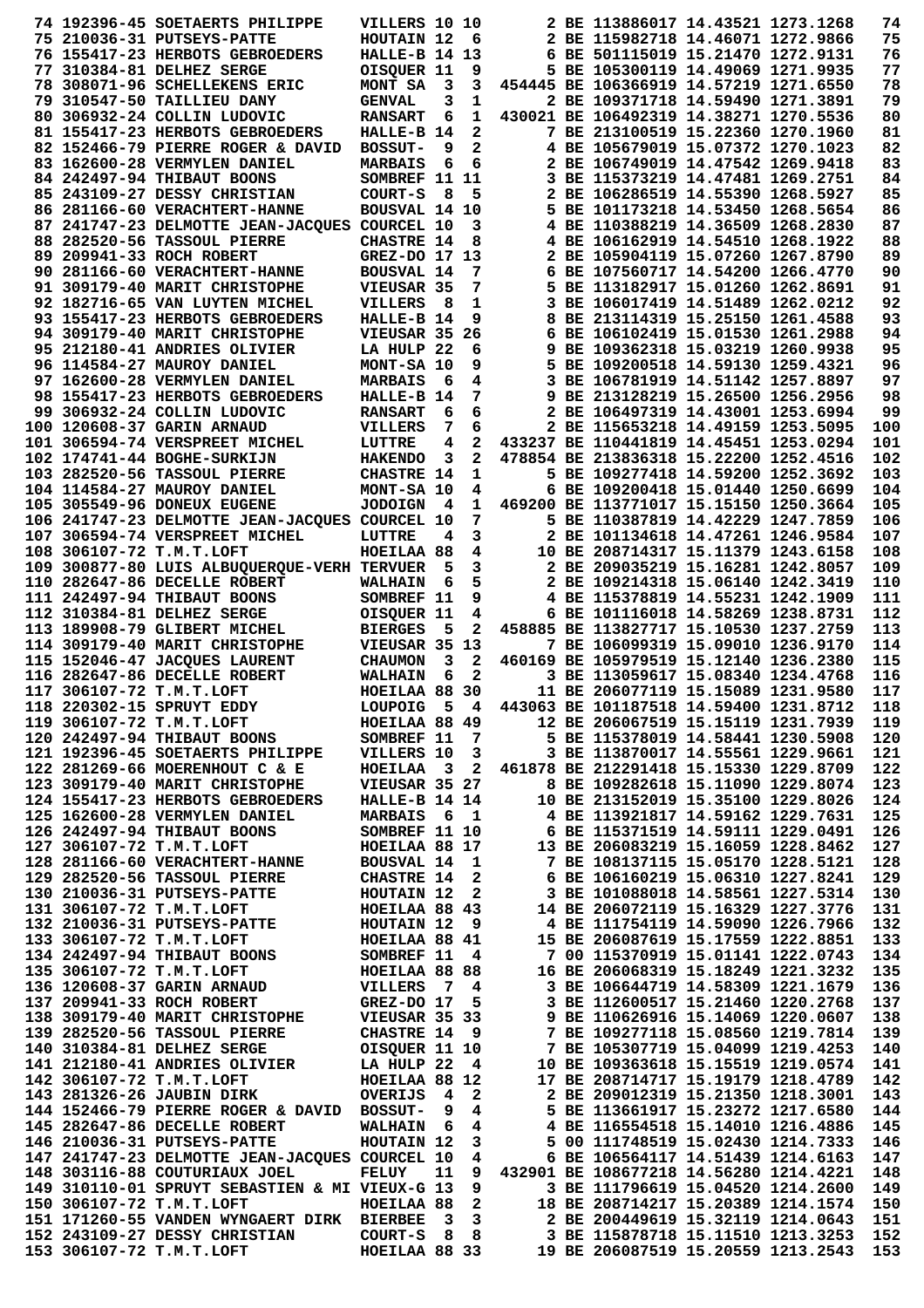| 154 130228-54 WITS ROGER       |  |  | RTERREE 6     | .5. |  |  | 476981 BE 211802718 15.33470 1211.2778 154 |  |
|--------------------------------|--|--|---------------|-----|--|--|--------------------------------------------|--|
| 155 281269-66 MOERENHOUT C & E |  |  | HOEILAA 33    |     |  |  | 2 BE 214355518 15.21200 1211.2185 155      |  |
| 156 306107-72 T.M.T.LOFT       |  |  | HOEILAA 88 86 |     |  |  | 20 BE 210219416 15.21429 1210.7646 156     |  |
| 157 212180-41 ANDRIES OLIVIER  |  |  | LA HULP 22 11 |     |  |  | 11 BE 105452819 15.18279 1210.6826 157     |  |
|                                |  |  |               |     |  |  |                                            |  |

## **UNION WALLONNE RAMILLIES BRABANT EST Data Technology Deerlijk (01520)**

|          |                        | ------------------                                                              |                                        |                         |                              |                                |                                                                                  |            |         |          |
|----------|------------------------|---------------------------------------------------------------------------------|----------------------------------------|-------------------------|------------------------------|--------------------------------|----------------------------------------------------------------------------------|------------|---------|----------|
| ISSOUDUN |                        | 11-07-21 471 VIEUX                                                              |                                        |                         |                              |                                | Amateurs: 64 LACHER: 09.00                                                       |            |         |          |
| NR       |                        | Naam                                                                            |                                        |                         |                              | Gemeent AD IG Afstand LD Ring  |                                                                                  | JR Bestat  | Snelh.  | NR       |
| N0       |                        | Nom                                                                             |                                        |                         |                              | Localit EN MQ Distanc PA Bague |                                                                                  | AN Constat | Vitesse | NO       |
|          |                        |                                                                                 |                                        |                         |                              |                                |                                                                                  |            |         |          |
|          |                        | 1 212180-41 ANDRIES OLIVIER                                                     | LA HULP 22                             |                         | 3                            |                                | 458201 BE 105458619 14.28359 1394.4106                                           |            |         | 1        |
|          |                        | 2 212180-41 ANDRIES OLIVIER<br><b>3 226179-72 PALM-KRUCKER JEAN-PIE BRAINE-</b> | LA HULP 22                             | 3                       | 7<br>3                       |                                | 2 BE 109308518 14.33149 1374.9536<br>452245 BE 112311617 14.29019 1374.4726      |            |         | 2<br>3   |
|          |                        | 4 281166-60 VERACHTERT-HANNE                                                    | <b>BOUSVAL 14</b>                      |                         | 9                            |                                | 448755 BE 107568417 14.27210 1370.8722                                           |            |         | 4        |
|          |                        | 5 226179-72 PALM-KRUCKER JEAN-PIE BRAINE-                                       |                                        | 3                       | 2                            |                                | 2 BE 112310417 14.31549 1362.5326                                                |            |         | 5        |
|          |                        | 6 155417-23 HERBOTS GEBROEDERS                                                  | HALLE-B 14                             |                         | 1                            |                                | 485977 BE 501113719 14.57510 1358.0467                                           |            |         | 6        |
|          |                        | 7 310384-81 DELHEZ SERGE                                                        | OISQUER 11                             |                         | 8                            |                                | 444072 BE 105303519 14.27069 1357.5409                                           |            |         | 7        |
| 8        |                        | 306107-72 T.M.T.LOFT                                                            | HOEILAA 88 54                          |                         |                              |                                | 462167 BE 206074419 14.41529 1351.8332                                           |            |         | 8        |
|          |                        | 9 242497-94 THIBAUT BOONS                                                       | SOMBREF 11                             |                         | 6                            |                                | 441456 BE 115370119 14.26431 1351.1822                                           |            |         | 9        |
|          |                        | 10 212180-41 ANDRIES OLIVIER<br>11 155417-23 HERBOTS GEBROEDERS                 | <b>LA HULP 22 15</b><br>HALLE-B 14 12  |                         |                              |                                | 3 BE 109364518 14.39399 1348.9791<br>2 BE 501111919 15.00330 1347.8769           |            |         | 10<br>11 |
|          |                        | 12 306107-72 T.M.T.LOFT                                                         | HOEILAA 88                             |                         | 3                            |                                | 2 BE 208701817 14.43039 1347.1704                                                |            |         | 12       |
|          |                        | 13 155417-23 HERBOTS GEBROEDERS                                                 | HALLE-B 14                             |                         | 8                            |                                | 3 BE 616874618 15.00470 1347.0051                                                |            |         | 13       |
|          |                        | 14 306107-72 T.M.T.LOFT                                                         | HOEILAA 88                             |                         | 38                           |                                | 3 BE 206060619 14.43119 1346.6470                                                |            |         | 14       |
|          |                        | 15 281166-60 VERACHTERT-HANNE                                                   | <b>BOUSVAL 14</b>                      |                         | 8                            |                                | 2 BE 108136215 14.33210 1346.1977                                                |            |         | 15       |
|          |                        | 16 300877-80 LUIS ALBUQUERQUE-VERH TERVUER                                      |                                        | 5                       | 4                            |                                | 467877 BE 209037519 14.47431 1345.5632                                           |            |         | 16       |
|          |                        | 17 212180-41 ANDRIES OLIVIER                                                    | LA HULP 22                             |                         | 2                            |                                | 4 BE 105457019 14.41569 1339.9714                                                |            |         | 17       |
|          |                        | 18 212180-41 ANDRIES OLIVIER                                                    | LA HULP 22                             |                         | 5                            |                                | 5 BE 115026119 14.42249 1338.1452                                                |            |         | 18       |
|          |                        | 19 306107-72 T.M.T.LOFT                                                         | HOEILAA 88 45<br><b>LA HULP 22 20</b>  |                         |                              |                                | 4 BE 206078519 14.47009 1331.8358<br>6 BE 105458719 14.44179 1330.8255           |            |         | 19<br>20 |
|          |                        | 20 212180-41 ANDRIES OLIVIER<br>21 281166-60 VERACHTERT-HANNE                   | <b>BOUSVAL 14</b>                      |                         | 2                            |                                | 3 BE 108136715 14.37210 1330.2357                                                |            |         | 21       |
|          |                        | 22 152466-79 PIERRE ROGER & DAVID                                               | <b>BOSSUT-</b>                         | 9                       | 1                            |                                | 466915 BE 113663117 14.51102 1329.5982                                           |            |         | 22       |
|          | 23 307033-28 HOK SAPIN |                                                                                 | <b>INCOURT</b>                         | 1                       | 1                            |                                | 463867 BE 203507319 14.49051 1328.8082                                           |            |         | 23       |
|          |                        | 24 114584-27 MAUROY DANIEL                                                      | MONT-SA 10                             |                         | 2                            |                                | 452409 BE 113104917 14.40520 1327.2316                                           |            |         | 24       |
|          |                        | 25 162600-28 VERMYLEN DANIEL                                                    | <b>MARBAIS</b>                         | 6                       | 2                            |                                | 441817 BE 113923417 14.33182 1325.5703                                           |            |         | 25       |
|          |                        | 26 226179-72 PALM-KRUCKER JEAN-PIE BRAINE-                                      |                                        | 3                       | 1                            |                                | 3 BE 106465919 14.41249 1324.6196                                                |            |         | 26       |
|          |                        | 27 306107-72 T.M.T.LOFT                                                         | HOEILAA 88 65                          |                         |                              |                                | 5 BE 206087919 14.49279 1322.4987                                                |            |         | 27       |
|          |                        | 28 243109-27 DESSY CHRISTIAN                                                    | COURT-S                                | 8                       | 7                            |                                | 451175 BE 106287019 14.41340 1320.8988                                           |            |         | 28       |
|          |                        | 29 281166-60 VERACHTERT-HANNE                                                   | BOUSVAL 14 13                          |                         |                              |                                | 4 BE 101172318 14.39480 1320.6445                                                |            |         | 29       |
|          |                        | 30 212180-41 ANDRIES OLIVIER<br><b>31 120608-37 GARIN ARNAUD</b>                | LA HULP 22 13<br><b>VILLERS</b>        | 7                       | 2                            |                                | 7 BE 109361618 14.46599 1320.4703<br>437807 BE 107061917 14.32009 1318.6362      |            |         | 30<br>31 |
|          |                        | 32 114584-27 MAUROY DANIEL                                                      | MONT-SA 10                             |                         | 5                            |                                | 2 BE 109204318 14.44000 1315.1424                                                |            |         | 32       |
|          |                        | 33 307193-91 ADAM ANDRE                                                         | <b>JODOIGN</b>                         | 5                       | $\mathbf{2}$                 |                                | 469171 BE 109207916 14.56460 1315.0640                                           |            |         | 33       |
|          |                        | <b>34 152466-79 PIERRE ROGER &amp; DAVID</b>                                    | <b>BOSSUT-</b>                         | 9                       | 9                            |                                | 2 BE 109520018 14.55232 1313.8225                                                |            |         | 34       |
|          |                        | 35 149717-46 LECOCO MARC                                                        | WAASMON                                | 5                       | 1                            |                                | 476207 BE 208685819 15.02360 1313.3122                                           |            |         | 35       |
|          |                        | 36 163434-86 RASQUART MICHEL                                                    | <b>HANRET</b>                          | 2                       | 2                            |                                | 458160 BE 104932119 14.48550 1313.0929                                           |            |         | 36       |
|          |                        | 37 309179-40 MARIT CHRISTOPHE                                                   | VIEUSAR 35 15                          |                         |                              |                                | 456443 BE 109189518 14.47579 1311.7497                                           |            |         | 37       |
|          |                        | 38 310110-01 SPRUYT SEBASTIEN & MI VIEUX-G 13                                   |                                        |                         | 2                            |                                | 443043 BE 101198718 14.37530 1311.2307                                           |            |         | 38       |
|          |                        | <b>39 155417-23 HERBOTS GEBROEDERS</b>                                          | HALLE-B 14                             |                         | 3                            |                                | 4 BE 213125319 15.10410 1311.0301                                                |            |         | 39       |
|          |                        | 40 182716-65 VAN LUYTEN MICHEL<br>41 192396-45 SOETAERTS PHILIPPE               | <b>VILLERS</b><br>VILLERS 10           | - 8                     | 7<br>4                       |                                | 443998 BE 106017619 14.38439 1310.7661<br>437788 BE 100512418 14.34111 1310.0169 |            |         | 40<br>41 |
|          |                        | 42 306107-72 T.M.T.LOFT                                                         | HOEILAA 88 69                          |                         |                              |                                | 6 BE 206061019 14.52539 1309.6321                                                |            |         | 42       |
|          |                        | 43 171260-55 VANDEN WYNGAERT DIRK BIERBEE                                       |                                        | $\overline{\mathbf{3}}$ | $\mathbf{1}$                 |                                | 476154 BE 200442419 15.04039 1307.8818                                           |            |         | 43       |
|          |                        | 44 241747-23 DELMOTTE JEAN-JACQUES COURCEL 10                                   |                                        |                         | 2                            |                                | 427219 BE 110386719 14.26439 1307.5531                                           |            |         | 44       |
|          |                        | 45 241747-23 DELMOTTE JEAN-JACQUES COURCEL 10                                   |                                        |                         | 6                            |                                | 2 BE 106704118 14.26489 1307.2197                                                |            |         | 45       |
|          |                        | 46 114584-27 MAUROY DANIEL                                                      | MONT-SA 10                             |                         | 8                            |                                | 3 BE 106000219 14.46480 1304.5242                                                |            |         | 46       |
|          |                        | 47 306107-72 T.M.T.LOFT                                                         | HOEILAA 88 56                          |                         |                              |                                | 7 BE 206071019 14.54579 1302.0072                                                |            |         | 47       |
|          |                        | 48 282647-86 DECELLE ROBERT                                                     | WALHAIN 6                              |                         | 1                            |                                | 454987 BE 109219318 14.49560 1300.2105                                           |            |         | 48       |
|          |                        | 49 310384-81 DELHEZ SERGE<br>50 242497-94 THIBAUT BOONS                         | OISQUER 11<br>SOMBREF 11               |                         | $\mathbf{1}$<br>$\mathbf{2}$ |                                | 2 BE 101111618 14.41369 1299.9195<br>2 BE 115371819 14.39431 1299.4765           |            |         | 49<br>50 |
|          |                        | 51 155417-23 HERBOTS GEBROEDERS                                                 | HALLE-B 14 10                          |                         |                              |                                | 5 BE 213105819 15.14280 1297.7844                                                |            |         | 51       |
|          |                        | 52 282520-56 TASSOUL PIERRE                                                     | CHASTRE 14 6                           |                         |                              |                                | 450018 BE 106160519 14.46540 1297.2557                                           |            |         | 52       |
|          |                        | 53 309179-40 MARIT CHRISTOPHE                                                   | VIEUSAR 35                             |                         | 3                            |                                | 2 BE 106104919 14.52110 1296.0380                                                |            |         | 53       |
|          |                        | 54 241747-23 DELMOTTE JEAN-JACQUES COURCEL 10 10                                |                                        |                         |                              |                                | 3 BE 106486817 14.30229 1293.1075                                                |            |         | 54       |
|          |                        | 55 163434-86 RASQUART MICHEL                                                    | <b>HANRET</b>                          | $\mathbf{2}$            | $\mathbf{1}$                 |                                | 2 BE 104932619 14.54200 1293.0198                                                |            |         | 55       |
|          |                        | 56 306107-72 T.M.T.LOFT                                                         | HOEILAA 88 78                          |                         |                              |                                | 8 BE 206089819 14.57299 1292.7809                                                |            |         | 56       |
|          |                        | 57 309179-40 MARIT CHRISTOPHE                                                   | VIEUSAR 35 32                          |                         |                              |                                | 3 BE 110632116 14.53049 1292.7406                                                |            |         | 57       |
|          |                        | 58 226106-96 GOFFIN VINCENT                                                     | <b>NETHEN</b>                          |                         | $1\quad1$                    |                                | 469741 BE 109451315 15.03299 1292.2783                                           |            |         | 58       |
|          |                        | 59 182716-65 VAN LUYTEN MICHEL<br>60 310384-81 DELHEZ SERGE                     | VILLERS                                | $_{\rm 8}$              | 4                            |                                | 2 BE 113833217 14.43559 1290.9483<br>3 BE 105304419 14.44319 1288.9149           |            |         | 59<br>60 |
|          |                        | 61 281326-26 JAUBIN DIRK                                                        | OISQUER 11 11<br>OVERIJS <sub>44</sub> |                         |                              |                                | 464883 BE 209010619 15.01270 1286.1613                                           |            |         | 61       |
|          |                        | 62 310110-01 SPRUYT SEBASTIEN & MI VIEUX-G 13                                   |                                        |                         | 8                            |                                | 2 BE 111792419 14.44290 1286.1087                                                |            |         | 62       |
|          |                        | 63 210036-31 PUTSEYS-PATTE                                                      | HOUTAIN 12                             |                         | 8                            |                                | 440604 BE 111752719 14.43010 1284.4974                                           |            |         | 63       |
|          |                        | 64 212180-41 ANDRIES OLIVIER                                                    | <b>LA HULP 22 21</b>                   |                         |                              |                                | 8 BE 105459919 14.56499 1284.0817                                                |            |         | 64       |
|          |                        | 65 282520-56 TASSOUL PIERRE                                                     | <b>CHASTRE 14</b>                      |                         | $-5$                         |                                | 2 BE 109277318 14.50480 1282.8335                                                |            |         | 65       |
|          |                        | 66 306107-72 T.M.T.LOFT                                                         | HOEILAA 88                             |                         | $\mathbf{1}$                 |                                | 9 BE 212179618 15.00169 1282.7936                                                |            |         | 66       |
|          |                        | 67 309179-40 MARIT CHRISTOPHE                                                   | <b>VIEUSAR 35 11</b>                   |                         |                              |                                | 4 BE 109191718 14.56349 1280.0518                                                |            |         | 67       |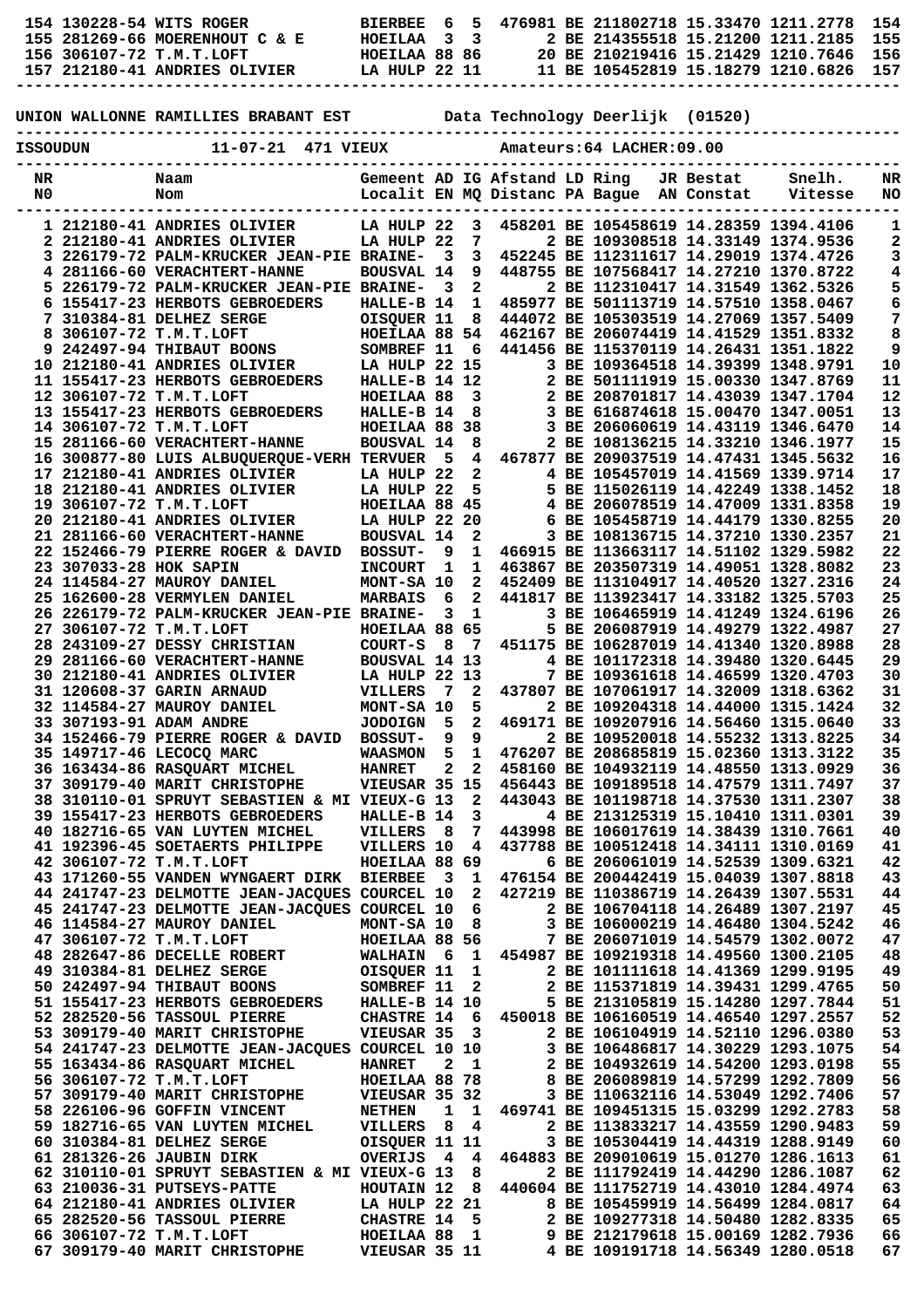|  | 68 152466-79 PIERRE ROGER & DAVID                                                                                                                                                                                                       | <b>BOSSUT-</b>                | 9                       | 7                       |                                                                         | 3 PT 931904319 15.04472 1279.9673                                       |  | 68         |
|--|-----------------------------------------------------------------------------------------------------------------------------------------------------------------------------------------------------------------------------------------|-------------------------------|-------------------------|-------------------------|-------------------------------------------------------------------------|-------------------------------------------------------------------------|--|------------|
|  | 69 114584-27 MAUROY DANIEL                                                                                                                                                                                                              | MONT-SA 10                    |                         | 7                       |                                                                         | 4 BE 109200318 14.53340 1279.5578                                       |  | 69         |
|  | 70 310384-81 DELHEZ SERGE                                                                                                                                                                                                               | OISQUER 11                    |                         | 6                       |                                                                         | 4 BE 105304519 14.47149 1278.8312                                       |  | 70         |
|  | 71 282520-56 TASSOUL PIERRE                                                                                                                                                                                                             | <b>CHASTRE 14</b>             |                         | 3                       |                                                                         | 3 BE 106162119 14.52160 1277.4924                                       |  | 71         |
|  | 72 209941-33 ROCH ROBERT                                                                                                                                                                                                                | GREZ-DO 17                    |                         | 8                       |                                                                         | 465861 BE 108737818 15.04540 1276.6813                                  |  | 72         |
|  | 73 310547-50 TAILLIEU DANY                                                                                                                                                                                                              | <b>GENVAL</b>                 | 3                       | $\mathbf{2}$            |                                                                         | 457467 BE 109371218 14.58360 1275.7027                                  |  | 73         |
|  | 74 192396-45 SOETAERTS PHILIPPE                                                                                                                                                                                                         | VILLERS 10 10                 |                         |                         |                                                                         | 2 BE 113886017 14.43521 1273.1268                                       |  | 74         |
|  | 75 210036-31 PUTSEYS-PATTE                                                                                                                                                                                                              | HOUTAIN 12                    |                         | - 6                     |                                                                         | 2 BE 115982718 14.46071 1272.9866                                       |  | 75         |
|  | 76 155417-23 HERBOTS GEBROEDERS                                                                                                                                                                                                         | <b>HALLE-B 14 13</b>          |                         |                         |                                                                         | 6 BE 501115019 15.21470 1272.9131                                       |  | 76         |
|  | 77 310384-81 DELHEZ SERGE                                                                                                                                                                                                               | OISQUER 11                    |                         | 9                       |                                                                         | 5 BE 105300119 14.49069 1271.9935                                       |  | 77         |
|  | 78 308071-96 SCHELLEKENS ERIC                                                                                                                                                                                                           | MONT SA                       | $\overline{\mathbf{3}}$ | 3                       |                                                                         | 454445 BE 106366919 14.57219 1271.6550                                  |  | 78         |
|  | 79 310547-50 TAILLIEU DANY                                                                                                                                                                                                              | <b>GENVAL</b>                 | 3                       | 1                       |                                                                         | 2 BE 109371718 14.59490 1271.3891                                       |  | 79         |
|  | 80 306932-24 COLLIN LUDOVIC                                                                                                                                                                                                             | <b>RANSART</b>                | 6                       | 1                       |                                                                         | 430021 BE 106492319 14.38271 1270.5536                                  |  | 80         |
|  | 81 155417-23 HERBOTS GEBROEDERS                                                                                                                                                                                                         | HALLE-B 14                    |                         | $\mathbf{2}$            |                                                                         | 7 BE 213100519 15.22360 1270.1960                                       |  | 81         |
|  | 82 152466-79 PIERRE ROGER & DAVID                                                                                                                                                                                                       | <b>BOSSUT-</b>                | 9                       | 2                       |                                                                         | 4 BE 105679019 15.07372 1270.1023                                       |  | 82         |
|  | 83 162600-28 VERMYLEN DANIEL                                                                                                                                                                                                            | <b>MARBAIS</b>                | 6                       | 6                       |                                                                         | 2 BE 106749019 14.47542 1269.9418                                       |  | 83         |
|  | 84 242497-94 THIBAUT BOONS                                                                                                                                                                                                              | SOMBREF 11 11                 |                         |                         |                                                                         | 3 BE 115373219 14.47481 1269.2751                                       |  | 84         |
|  | 85 243109-27 DESSY CHRISTIAN                                                                                                                                                                                                            | COURT-S                       | - 8                     | 5                       |                                                                         | 2 BE 106286519 14.55390 1268.5927                                       |  | 85         |
|  | 86 281166-60 VERACHTERT-HANNE                                                                                                                                                                                                           | BOUSVAL 14 10                 |                         |                         |                                                                         | 5 BE 101173218 14.53450 1268.5654                                       |  | 86         |
|  | 87 241747-23 DELMOTTE JEAN-JACQUES COURCEL 10                                                                                                                                                                                           |                               |                         | 3                       |                                                                         | 4 BE 110388219 14.36509 1268.2830                                       |  | 87         |
|  | 88 282520-56 TASSOUL PIERRE                                                                                                                                                                                                             | <b>CHASTRE 14</b>             |                         | 8                       |                                                                         | 4 BE 106162919 14.54510 1268.1922                                       |  | 88         |
|  | 89 209941-33 ROCH ROBERT                                                                                                                                                                                                                | GREZ-DO 17 13                 |                         |                         |                                                                         | 2 BE 105904119 15.07260 1267.8790                                       |  | 89         |
|  | 90 281166-60 VERACHTERT-HANNE                                                                                                                                                                                                           | <b>BOUSVAL 14</b>             |                         | 7                       |                                                                         | 6 BE 107560717 14.54200 1266.4770                                       |  | 90         |
|  | 91 309179-40 MARIT CHRISTOPHE                                                                                                                                                                                                           | VIEUSAR 35                    |                         | 7                       |                                                                         | 5 BE 113182917 15.01260 1262.8691                                       |  | 91         |
|  | 92 182716-65 VAN LUYTEN MICHEL                                                                                                                                                                                                          | <b>VILLERS</b>                | -8                      | 1                       |                                                                         | 3 BE 106017419 14.51489 1262.0212                                       |  | 92         |
|  | 93 155417-23 HERBOTS GEBROEDERS                                                                                                                                                                                                         | HALLE-B 14                    |                         | 9                       |                                                                         | 8 BE 213114319 15.25150 1261.4588                                       |  | 93         |
|  | 94 309179-40 MARIT CHRISTOPHE                                                                                                                                                                                                           | <b>VIEUSAR 35</b>             |                         | 26                      |                                                                         | 6 BE 106102419 15.01530 1261.2988                                       |  | 94         |
|  | 95 212180-41 ANDRIES OLIVIER                                                                                                                                                                                                            | LA HULP 22                    |                         | 6                       |                                                                         | 9 BE 109362318 15.03219 1260.9938                                       |  | 95         |
|  | 96 114584-27 MAUROY DANIEL                                                                                                                                                                                                              | MONT-SA 10                    |                         | 9                       |                                                                         | 5 BE 109200518 14.59130 1259.4321                                       |  | 96         |
|  | 97 162600-28 VERMYLEN DANIEL                                                                                                                                                                                                            | <b>MARBAIS</b>                | 6                       | 4                       |                                                                         | 3 BE 106781919 14.51142 1257.8897                                       |  | 97         |
|  | 98 155417-23 HERBOTS GEBROEDERS                                                                                                                                                                                                         | HALLE-B 14                    |                         | 7                       |                                                                         | 9 BE 213128219 15.26500 1256.2956                                       |  | 98         |
|  | 99 306932-24 COLLIN LUDOVIC                                                                                                                                                                                                             | <b>RANSART</b>                | 6                       | 6                       |                                                                         | 2 BE 106497319 14.43001 1253.6994                                       |  | 99         |
|  | 100 120608-37 GARIN ARNAUD                                                                                                                                                                                                              | <b>VILLERS</b>                | 7                       | 6                       |                                                                         | 2 BE 115653218 14.49159 1253.5095                                       |  | 100        |
|  | 101 306594-74 VERSPREET MICHEL                                                                                                                                                                                                          | LUTTRE                        | 4                       | 2                       |                                                                         | 433237 BE 110441819 14.45451 1253.0294                                  |  | 101        |
|  | 102 174741-44 BOGHE-SURKIJN                                                                                                                                                                                                             | <b>HAKENDO</b>                | 3                       | $\overline{\mathbf{2}}$ |                                                                         | 478854 BE 213836318 15.22200 1252.4516                                  |  | 102        |
|  | 103 282520-56 TASSOUL PIERRE                                                                                                                                                                                                            | <b>CHASTRE 14</b>             |                         | 1                       |                                                                         | 5 BE 109277418 14.59200 1252.3692                                       |  | 103        |
|  | 104 114584-27 MAUROY DANIEL                                                                                                                                                                                                             | MONT-SA 10                    |                         | 4                       |                                                                         | 6 BE 109200418 15.01440 1250.6699                                       |  | 104        |
|  | 105 305549-96 DONEUX EUGENE                                                                                                                                                                                                             | <b>JODOIGN</b>                | - 4                     | 1                       |                                                                         | 469200 BE 113771017 15.15150 1250.3664                                  |  | 105        |
|  | 106  241747-23 DELMOTTE JEAN-JACQUES COURCEL 10                                                                                                                                                                                         |                               |                         | 7                       |                                                                         | 5 BE 110387819 14.42229 1247.7859                                       |  | 106        |
|  | 107 306594-74 VERSPREET MICHEL                                                                                                                                                                                                          | LUTTRE                        | 4                       | 3                       |                                                                         | 2 BE 101134618 14.47261 1246.9584                                       |  | 107        |
|  | 108 306107-72 T.M.T.LOFT                                                                                                                                                                                                                | HOEILAA 88                    |                         | 4                       |                                                                         | 10 BE 208714317 15.11379 1243.6158                                      |  | 108        |
|  | 109 300877-80 LUIS ALBUQUERQUE-VERH TERVUER                                                                                                                                                                                             |                               | 5                       | 3                       |                                                                         | 2 BE 209035219 15.16281 1242.8057                                       |  | 109        |
|  | 110 282647-86 DECELLE ROBERT                                                                                                                                                                                                            | <b>WALHAIN</b>                | 6                       | 5                       |                                                                         | 2 BE 109214318 15.06140 1242.3419                                       |  | 110        |
|  | 111 242497-94 THIBAUT BOONS                                                                                                                                                                                                             | SOMBREF 11                    |                         | 9                       |                                                                         | 4 BE 115378819 14.55231 1242.1909                                       |  | 111        |
|  | 112 310384-81 DELHEZ SERGE                                                                                                                                                                                                              | OISQUER 11                    |                         | 4                       |                                                                         | 6 BE 101116018 14.58269 1238.8731                                       |  | 112        |
|  | 113 189908-79 GLIBERT MICHEL                                                                                                                                                                                                            | BIERGES 5 2                   |                         |                         | 458885 BE 113827717 15.10530 1237.2759                                  |                                                                         |  | 113        |
|  | 114 309179-40 MARIT CHRISTOPHE                                                                                                                                                                                                          | <b>VIEUSAR 35 13</b>          |                         |                         |                                                                         | 7 BE 106099319 15.09010 1236.9170                                       |  | 114        |
|  | 115 152046-47 JACQUES LAURENT                                                                                                                                                                                                           | CHAUMON 3 2                   |                         |                         |                                                                         | 460169 BE 105979519 15.12140 1236.2380                                  |  | 115        |
|  | 116 282647-86 DECELLE ROBERT                                                                                                                                                                                                            | <b>WALHAIN 6</b>              |                         | $\overline{\mathbf{2}}$ |                                                                         | 3 BE 113059617 15.08340 1234.4768                                       |  | 116        |
|  | 117 306107-72 T.M.T.LOFT                                                                                                                                                                                                                | HOEILAA 88 30                 |                         |                         |                                                                         | 11 BE 206077119 15.15089 1231.9580                                      |  | 117        |
|  | 118 220302-15 SPRUYT EDDY                                                                                                                                                                                                               |                               |                         |                         | LOUPOIG 5 4 443063 BE 101187518 14.59400 1231.8712                      |                                                                         |  | 118        |
|  | 119 306107-72 T.M.T.LOFT                                                                                                                                                                                                                |                               |                         |                         |                                                                         | 12 BE 206067519 15.15119 1231.7939                                      |  | 119        |
|  | 120 242497-94 THIBAUT BOONS                                                                                                                                                                                                             | HOEILAA 88 49<br>SOMBREF 11 7 |                         |                         |                                                                         | 5 BE 115378019 14.58441 1230.5908                                       |  | 120        |
|  | 121 192396-45 SOETAERTS PHILIPPE VILLERS 10                                                                                                                                                                                             |                               |                         | 3                       |                                                                         | 3 BE 113870017 14.55561 1229.9661                                       |  | 121        |
|  | 122 281269-66 MOERENHOUT C & E                                                                                                                                                                                                          | HOEILAA 3 2                   |                         |                         | 461878 BE 212291418 15.15330 1229.8709                                  |                                                                         |  | 122        |
|  | 123 309179-40 MARIT CHRISTOPHE                                                                                                                                                                                                          | VIEUSAR 35 27                 |                         |                         |                                                                         | 8 BE 109282618 15.11090 1229.8074                                       |  | 123        |
|  | 124 155417-23 HERBOTS GEBROEDERS                                                                                                                                                                                                        | HALLE-B 14 14                 |                         |                         |                                                                         | 10 BE 213152019 15.35100 1229.8026                                      |  | 124        |
|  | 125 162600-28 VERMYLEN DANIEL                                                                                                                                                                                                           | <b>MARBAIS</b>                |                         | 61                      |                                                                         |                                                                         |  | 125        |
|  | 126 242497-94 THIBAUT BOONS                                                                                                                                                                                                             | SOMBREF 11 10                 |                         |                         | 4 BE 113921817 14.59162 1229.7631<br>6 BE 115371519 14.59111 1229.0491  |                                                                         |  | 126        |
|  | 127 306107-72 T.M.T.LOFT                                                                                                                                                                                                                | HOEILAA 88 17                 |                         |                         | 13 BE 206083219 15.16059 1228.8462                                      |                                                                         |  | 127        |
|  |                                                                                                                                                                                                                                         |                               |                         |                         |                                                                         | 7 BE 108137115 15.05170 1228.5121                                       |  | 128        |
|  |                                                                                                                                                                                                                                         |                               |                         |                         |                                                                         | 6 BE 106160219 15.06310 1227.8241                                       |  | 129        |
|  |                                                                                                                                                                                                                                         |                               |                         |                         |                                                                         | 3 BE 101088018 14.58561 1227.5314                                       |  | 130        |
|  |                                                                                                                                                                                                                                         |                               |                         |                         |                                                                         |                                                                         |  |            |
|  |                                                                                                                                                                                                                                         |                               |                         |                         |                                                                         | 14 BE 206072119 15.16329 1227.3776                                      |  | 131        |
|  |                                                                                                                                                                                                                                         |                               |                         |                         |                                                                         | 4 BE 111754119 14.59090 1226.7966<br>15 BE 206087619 15.17559 1222.8851 |  | 132<br>133 |
|  |                                                                                                                                                                                                                                         |                               |                         |                         |                                                                         |                                                                         |  |            |
|  |                                                                                                                                                                                                                                         |                               |                         |                         |                                                                         | 7 00 115370919 15.01141 1222.0743                                       |  | 134        |
|  |                                                                                                                                                                                                                                         |                               |                         |                         |                                                                         | 16 BE 206068319 15.18249 1221.3232<br>3 BE 106644719 14.58309 1221.1679 |  | 135<br>136 |
|  |                                                                                                                                                                                                                                         |                               |                         |                         |                                                                         |                                                                         |  |            |
|  |                                                                                                                                                                                                                                         |                               |                         |                         |                                                                         | 3 BE 112600517 15.21460 1220.2768                                       |  | 137<br>138 |
|  |                                                                                                                                                                                                                                         |                               |                         |                         |                                                                         | 9 BE 110626916 15.14069 1220.0607                                       |  |            |
|  |                                                                                                                                                                                                                                         |                               |                         |                         |                                                                         | 7 BE 109277118 15.08560 1219.7814                                       |  | 139        |
|  |                                                                                                                                                                                                                                         |                               |                         |                         | 7 BE 105307719 15.04099 1219.4253<br>10 BE 109363618 15.04099 1219.4253 |                                                                         |  | 140<br>141 |
|  |                                                                                                                                                                                                                                         |                               |                         |                         |                                                                         | 10 BE 109363618 15.15519 1219.0574                                      |  |            |
|  | 127 306107-72 T.M.T.LOFT HOEILAA 88 17<br>128 281166-60 VERACHTERT-HANNE BOUSVAL 14 1<br>129 282520-56 TASSOUL PIERRE CHASTRE 14 2<br>131 201036-31 PUTSEYS-PATTE HOUTAIN 12 2<br>131 306107-72 T.M.T.LOFT HOEILAA 88 43<br>132 210036- |                               |                         |                         |                                                                         | 17 BE 208714717 15.19179 1218.4789                                      |  | 142        |
|  | OVERIJS<br>143 281326-26 JAUBIN DIRK                                                                                                                                                                                                    |                               | $\overline{4}$          | $\mathbf{2}$            |                                                                         | 2 BE 209012319 15.21350 1218.3001                                       |  | 143        |
|  | 144 152466-79 PIERRE ROGER & DAVID BOSSUT- 9 4<br>145 282647-86 DECELLE ROBERT                                                                                                                                                          | <b>WALHAIN 6</b>              |                         | $4^{\circ}$             |                                                                         | 5 BE 113661917 15.23272 1217.6580<br>4 BE 116554518 15.14010 1216.4886  |  | 144<br>145 |
|  |                                                                                                                                                                                                                                         |                               |                         |                         |                                                                         |                                                                         |  |            |
|  |                                                                                                                                                                                                                                         |                               |                         |                         |                                                                         |                                                                         |  |            |
|  | 146 210036-31 PUTSEYS-PATTE HOUTAIN 12<br>147 241747-23 DELMOTTE JEAN-JACQUES COURCEL 10 4                                                                                                                                              |                               |                         |                         | 3 5 00 111748519 15.02430 1214.7333                                     | 6 BE 106564117 14.51439 1214.6163                                       |  | 146<br>147 |